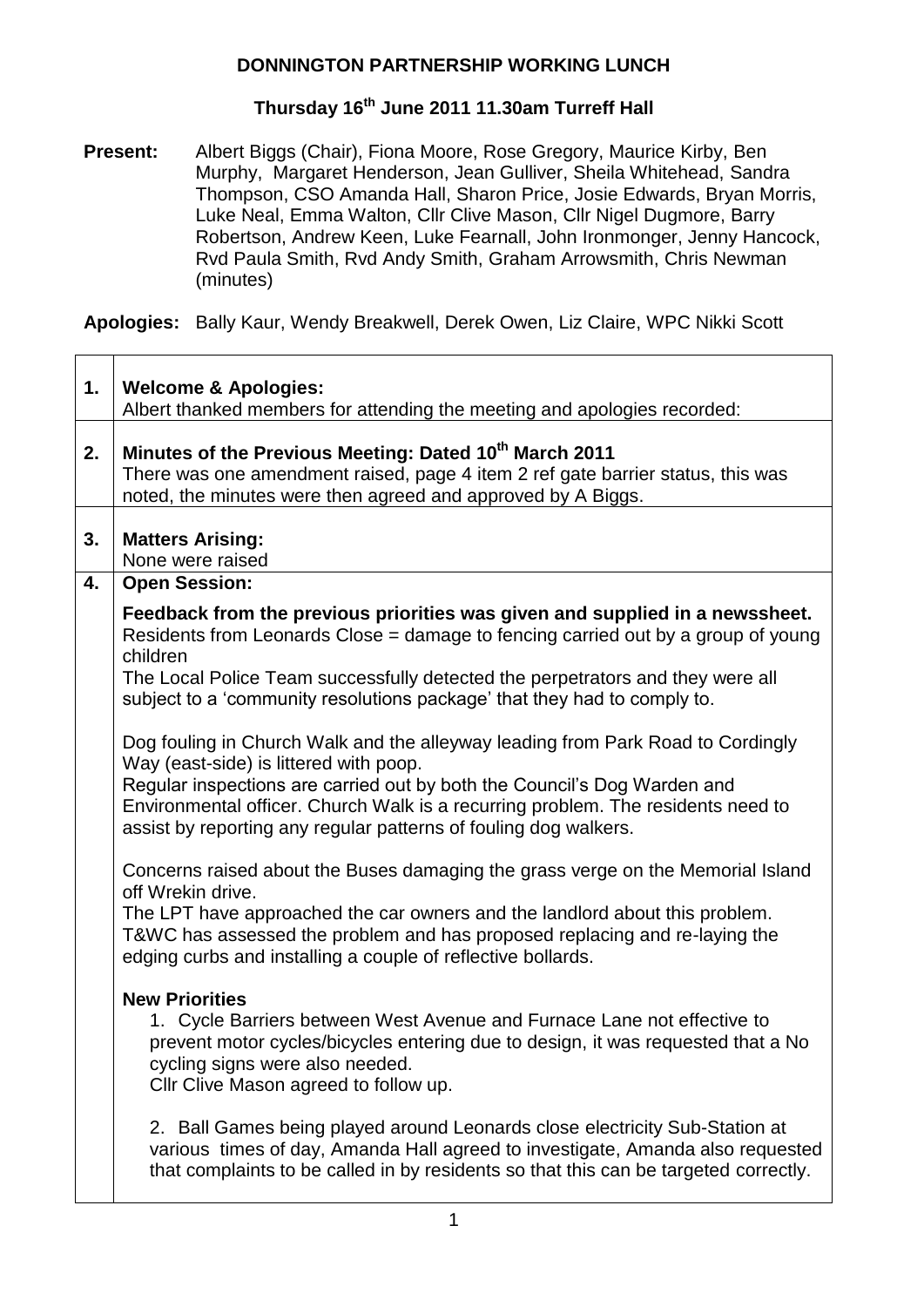3. HGV Parking outside house on Ash Lea Drive blocking access to drives, Amanda to raise with vehicle owner.

#### **Other comments raised during the public session**

a. Josie Edwards raised the concern of groups of young people congregating around Donnington and asked for information regarding % take up of local youth services relative to the numbers of young people in the area. Maurice Kirby stated that this information is not readily available and explained this was a very difficult figure to accurately measure. Josie felt that the young girls in the area were perhaps not being represented, however Maurice explained that there is a young women"s group in Donnington. Josie asked if it was possible to invite and involve young people at the Working Lunch, it was explained that this had been tried before in co-operation with the Sutherland School but was difficult to gain access to the students; it was considered that it may be worth resurrecting in the future. Amanda offered to discuss the situation relating to the young people congregating, outside of the meeting.

b. Revd. Paula Smith reported that St Matthews is currently seeking funding to conduct a Parish Audit, this would provide useful information which will help to identify the future needs of the community, information of which the church would be willing to share.

c. Revd. Paula Smith also raised the concern re the proposed housing development opposite St Matthews and its potential effect on the parking provisions etc for residents, LLLC and St Matthews. Cllr Nigel Dugmore explained that at the last Council planning meeting, outline plans had been approved with detailed plans being drawn up to take into account the comments received.

d. Cllr Clive Mason raised the issue of obstruction of road traffic around the new Morrison's store, where a number of large vehicles are arriving together for unloading. This problem needed to be raised with Morrison"s to ask them to stagger deliveries and improved timing for unloading.

e. Rose Gregory raised a concern about the safety and condition of the car park at Lloyds TSB. Rose would discuss this issue at the Exec meeting with the intention of writing a letter to Lloyds TSB for action.

f. The issue relating to the increase in people using the footpaths for cycling was raised again. Amanda explained it was a case for better education and awareness.

#### **5a Guest Speaker - Blue Watch fire officer Andrew Keen.**

Andrew gave a brief presentation outlining the effectiveness of the Park road fire demonstration held last year, emphasising that although residents are regularly informed about the benefits of smoke alarms and having Fire exit plans the fire demonstration proved very effective in raising the profile of the issues. With good attendance from the local residents and involvement from the other emergency services.

The event was well received and publicised through the local media, including Shropshire radio and Central news.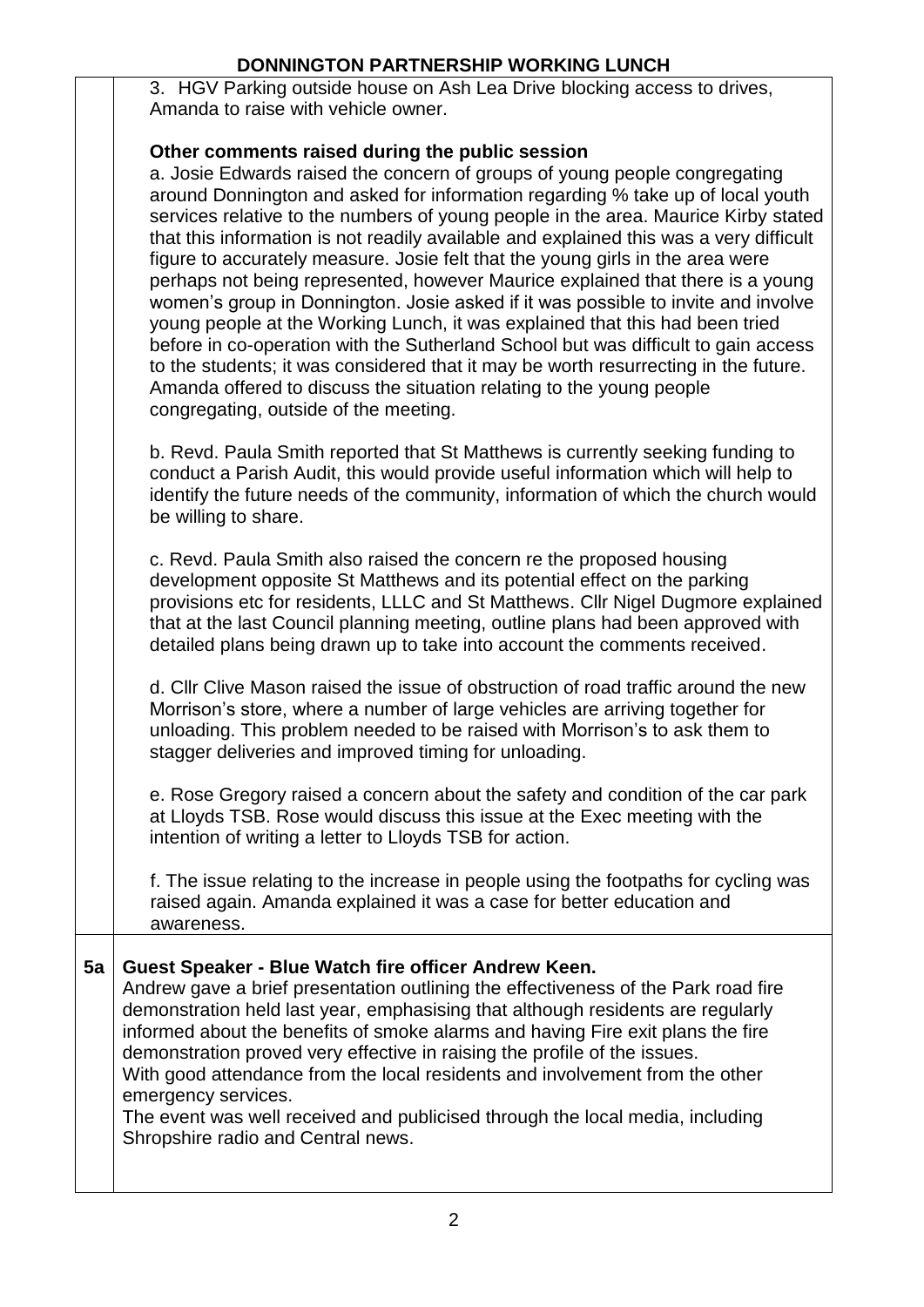**5b Guest Speaker - Emma Walton Telford Green gym.** Emma gave a talk about the Green Gym and its links with the NHS in improving the Health, fitness and wellbeing of the Local residents by getting involved in the many activities the Green Gym offers, such as helping in Allotments, Community Gardens and Practical Conservation, it gives people the opportunity to go an healthy walks and complete exercise routines during the work activities. It runs a wide range of projects based on practical horticulture, conservation and environmental activities for all age groups over 18 years of age. Information was made available for anyone interested in joining in, the contact no is 01952 271474, e mail [cliff.hallam@telfordpct.nhs.uk](mailto:cliff.hallam@telfordpct.nhs.uk) or [emma.walton@telfordpct.nhs.uk](mailto:emma.walton@telfordpct.nhs.uk) **6. Working Groups Update: Lifelong Learning Centre: Sharon Price** Sharon explained that the courses leading up to summer were coming to an end, the centre has minimal bookings during the summer period so if anyone is interested in hiring the facilities please contact her. The volunteers in the Café have so far raised £250 for the McMillan nurses charity, however they are running a tombola at the Centre until the end of June, any donations would be appreciated in order to raise the total to £300 The Café is looking for new volunteers from September as a couple of the existing volunteers have found jobs which is excellent news, however it will leave the Café short of volunteers, if anyone is interested or knows anyone who may be please contact the LLLC. Please contact Sharon on 01952 382202 or Rose on 01952 382203 on any of the aforementioned issues **C&YP: Maurice Kirby Integrated Youth support/Youth Service:** All 4 of the weekly sessions are running well, the usual activities take place within the groups i.e. pool, table tennis, music, socialising, games etc. Trips are also organised including one to Alton Towers this Saturday. The issue based themed work taking place this term includes Healthy Eating, Drug awareness and bullying. **Donnington Recreation facilities:** The consultation session went well, results of the exercise have been examined and discussions with the contractors are taking place, 3 designs are being considered. These were shown as part of the slide show presentation set up during the meeting. **BMX track** The Go Ride cycling coaching sessions every Saturday in April prooved to be extremely popular. Because of this the Wrekin riders club have put on a weekly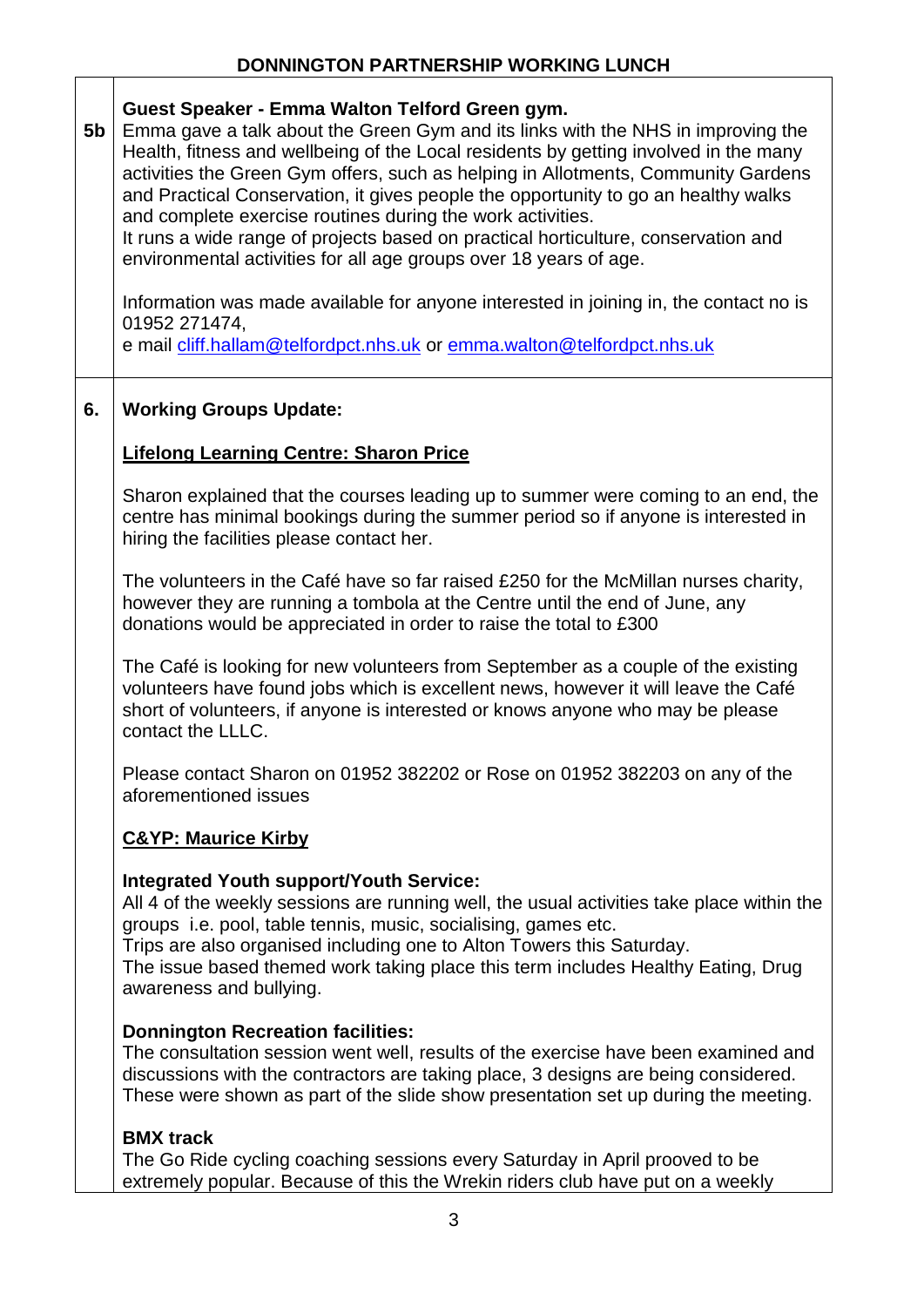session every Wednesday (6.30 – 7.30 pm ) until October, cost is just £1.00

## **Community Safety, Housing & the Environment: Ben Murphy**

1. In January 2011 both the Police and Council received a number of complaints about anti-social behaviour relating to a short alley that links Columbine Way to a combination of footpaths to Donnington Wood Way.

In weeks and months following these reports a number of preventative and detection actions have taken place, including:

- a) Target CSO and Police patrols on a daily basis for several weeks,
- b) Nomad CCTV camera was erected by T&WC for 3 months to overlook the main thoroughfare identified by residents.
- c) All 42 properties in Columbine Way have been offered the "Smartwater" property marking scheme free of charge.
- d) Signs have also been mounted on lampposts in Columbine Way warning thieves that SmartWater is being used in Columbine Way and that this is a neighbourhood watch area.
- e) 3 people caught on 3 different occasions in this area. A section 59 notice was issued on five different occasions and this enabled 2 of the bikes to be seized. One of the offenders faces court for other offences and the driving offences have now also been included in this court action.

2. The Common and St Matthews rd flats had consistent fly tipping problems. WHT have introduced a new system with the residents locking the bin stores. This action has helped a lot, but a couple of incidents of dumping outside the bin area have occurred. The WHT focus will shift more to enforcement and they would welcome receiving any information that helps them to identify the perpetrators.

3. The environmental street walkabouts are a helpful way for services to address problems in the community. There are 4 walks organised each year for five different areas in Donnington but we need residents to come along and use this opportunity to highlight their areas of concern. Please encourage local residents to come along because without their input we might miss what matters most to you.

#### **EVA Street Walkabouts**

20th July Donnington West **13.30 Junction of Winifreds Drive & Leonard Close** 27th July Donnington East **13.30 Junction of Hayward Avenue & New Road** 3rd August Donnington Wood **14.00 at the Life Long Learning Centre** 17th August Donnington Wood **14.00 at the Community House** 24th August Monarch Fields & Lion Court Homes.**10.00am at the Play Area**

4. The 2<sup>nd</sup> Donnington Scouts recently took part in a number of activities for a new badge that the Scouting movement have introduced called "Community Challenge". The Scouts were guided by the Local Police teams based at Donnington Police Station and were involved in some graffiti removal with the parish council and some speed enforcement work with the Police on Wrekin Drive. A presentation evening has been arranged at Turreff Hall on Friday 1<sup>st</sup> July, 8pm where the scouts will talk about the work that they have done and will receive their badges. Anyone who"s interested to come along is welcome to attend.